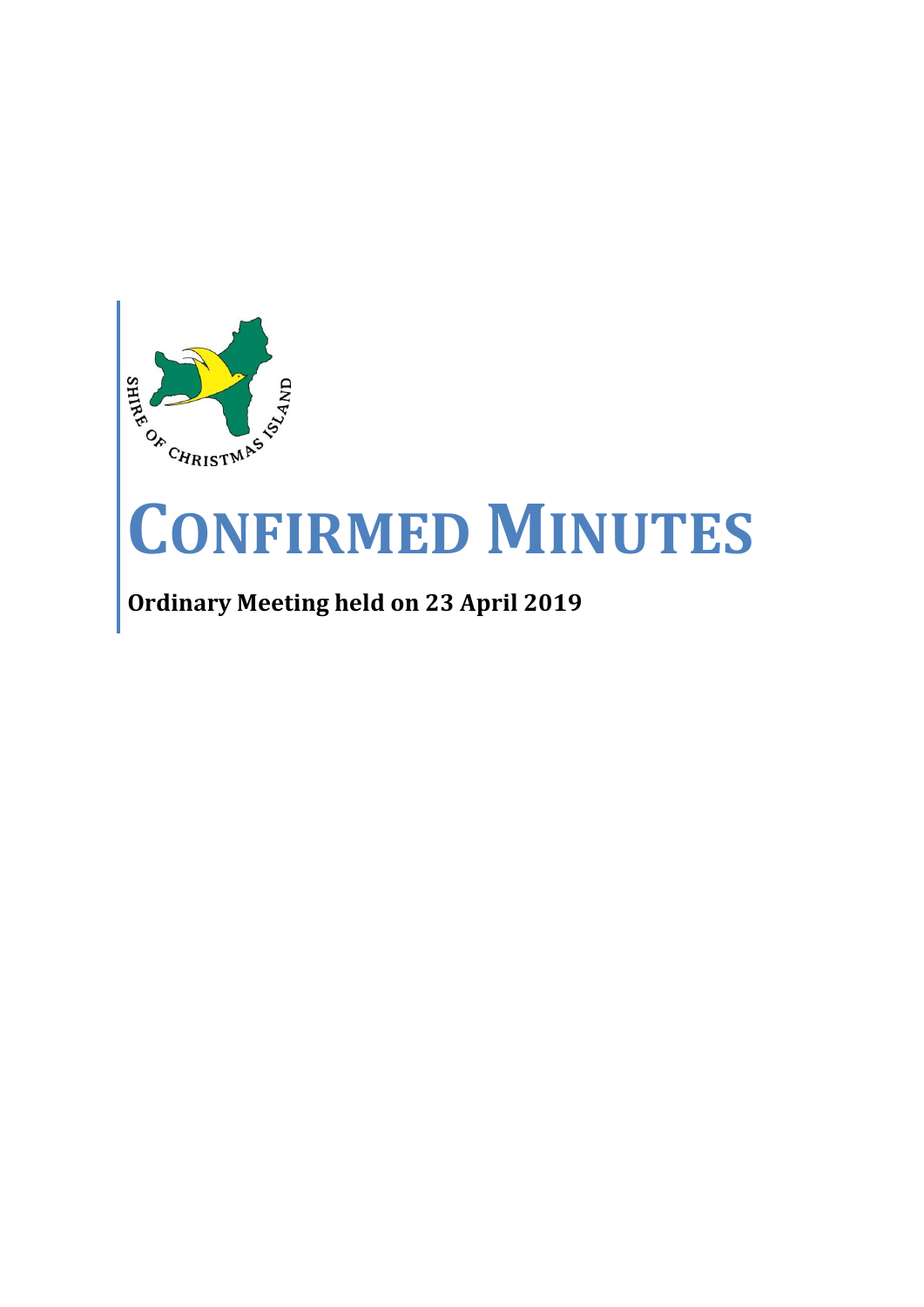

# **Minutes of the Ordinary meeting of the Shire of Christmas Island Council held at the George Fam Chambers at 7.00pm on Tuesday 23 April 2019**

# **Agenda No. Item Page** 1 DECLARATION OF OPENING/ANNOUNCEMENT OF VISITORS 1.1 CR LEE WAS NOMINATED TO PRESIDE AND DECLARED THE MEETING OPEN AT 7.07PM 1  $\overline{2}$ RECORD OF ATTENDANCES/APOLOGIES/LEAVE OF ABSENCE GRANTED/DECLARATION OF FINANCIAL/PROXIMITY & IMPARTIALITY INTERESTS 2.1 RECORD OF ATTENDANCE 2.2 LEAVE OF ABSENCE 2.3 APOLOGY 2.4 DECLARATION OF FINANCIAL/IMPARTIALITY/PROXIMITY INTEREST 1 3 RESPONSE TO PREVIOUS PUBLIC QUESTION TAKEN ON NOTICE 1 4 PUBLIC QUESTION TIME 1 5 APPLICATION FOR LEAVE OF ABSENCE **1** 1 6 PETITIONS/DEPUTATIONS/PRESENTATIONS 1 7 CONFIRMATION OF MINUTES OF PREVIOUS MEETING(S)/BUSINESS ARISING FROM PREVIOUS MEETINGS 7.1 MINUTES OF ORDINARY COUNCIL MEETING HELD ON 26 MARCH 2019 7.2 BUSINESS ARISING FROM THE MINUTES OF PREVIOUS MEETINGS  $1 - 2$ 8 ANNOUNCEMENTS BY THE PRESIDING MEMBER WITHOUT DISCUSSION 2 9 COMMITTEE REPORTS 9.1 COMMUNITY WELFARE FUND MANAGEMENT COMMITTEE MEETING  $\mathcal{L}$ 10 **OFFICER REPORTS** 10.1 CHIEF EXECUTIVE OFFICER **2** 10.2 MANAGER FINANCE AND IT 10.2.1 SCHEDULE OF ACCOUNTS – MARCH 2019 10.2.2 FINANCIAL STATEMENTS – MARCH 2019 10.2.3 OUTSTANDING RATES/DEBTORS REPORT 31 MARCH 2019 10.2.4 CI NEIGHBOURHOOD CENTRE – BAZAAR RAMADHAN PASAR MALAM 2

#### **TABLE OF CONTENTS**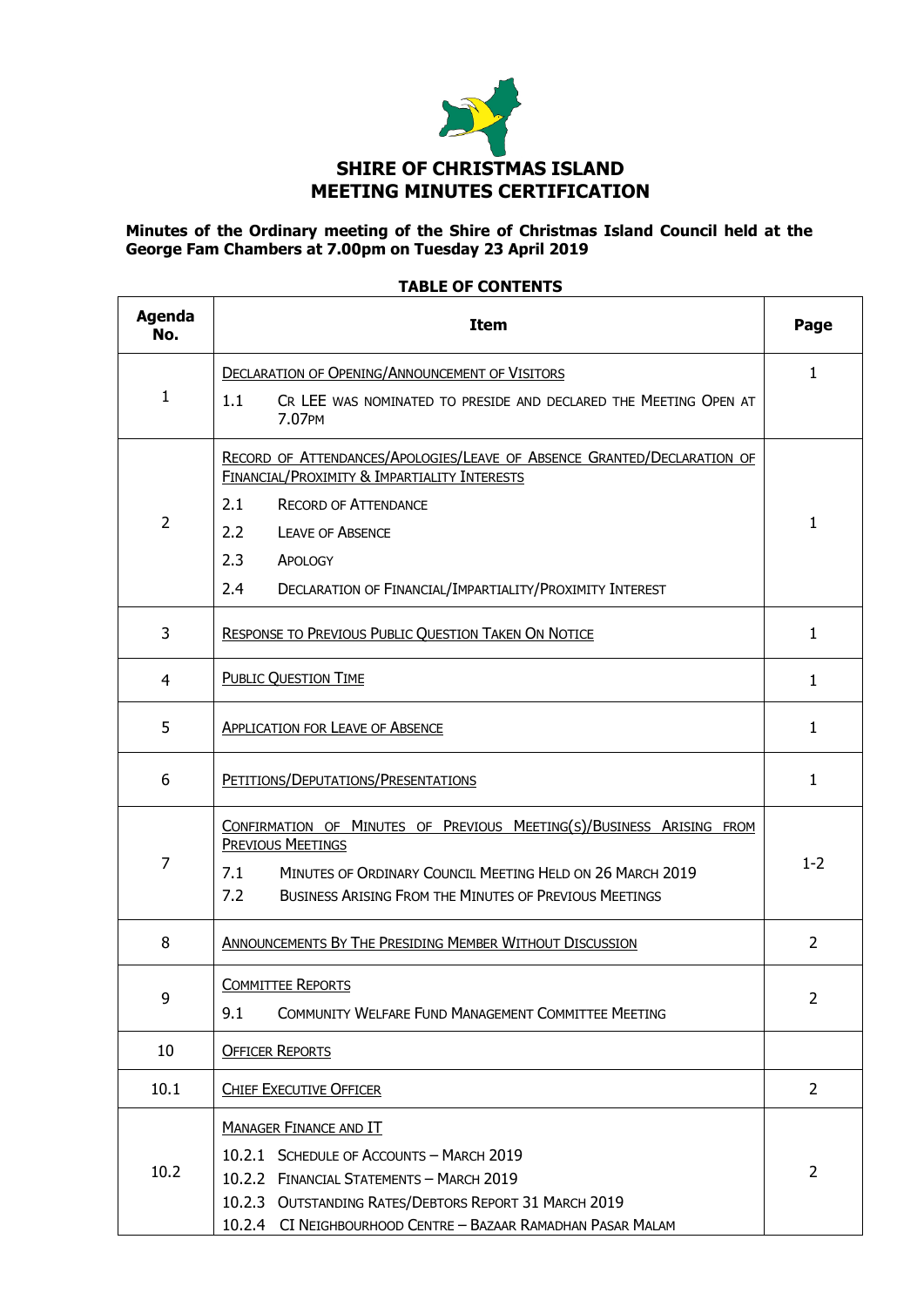|      | <b>SPONSORSHIP</b>                                                     |                          |
|------|------------------------------------------------------------------------|--------------------------|
| 10.3 | <b>MANAGER COMMUNITY SERVICES</b>                                      | $\overline{\mathcal{L}}$ |
| 10.4 | <b>MANAGER WORK, SERVICES &amp; WASTE</b>                              | 3                        |
| 10.5 | <b>MANAGER RECREATIONAL SERVICES</b>                                   | 3                        |
| 10.6 | <b>MANAGER GOVERNANCE, RESEARCH, POLICY AND GRANTS</b>                 | 3                        |
| 11   | ELECTED MEMBERS MOTIONS OF WHICH PREVIOUS NOTICE HAS BEEN GIVEN        | 3                        |
| 12   | NEW BUSINESS OF AN URGENT NATURE INTRODUCED BY DECISION OF THE MEETING | 3                        |
| 13   | <b>BEHIND CLOSED DOORS</b>                                             | 3                        |
| 14   | <b>CLOSURE OF MEETING</b><br>THE CHAIRMAN CLOSED THE MEETING AT 7.24PM | 3                        |
| 15   | DATE OF NEXT MEETING: 21 MAY 2019                                      | 3                        |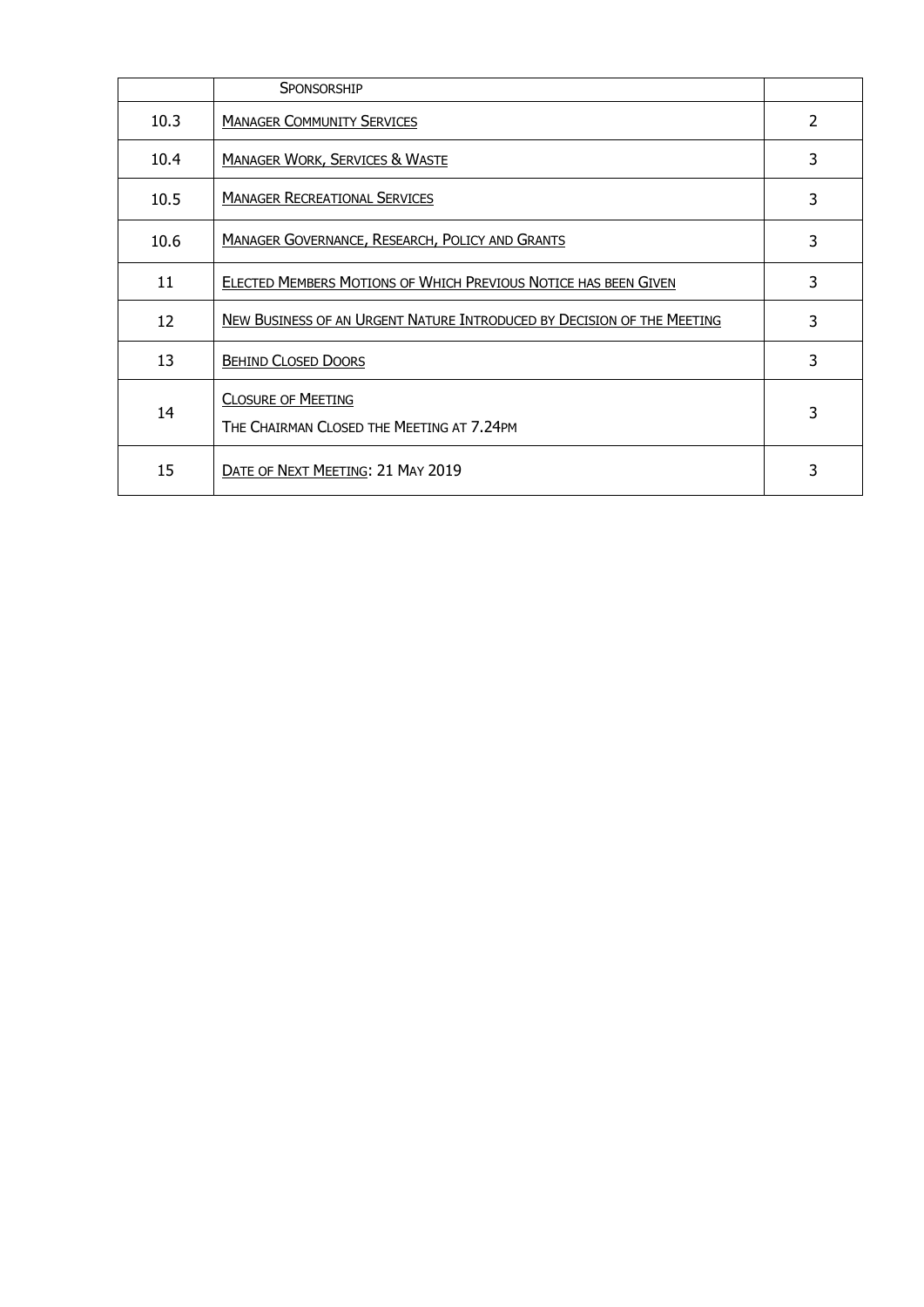

#### **CONFIRMED MINUTES**

**Ordinary Meeting of the Shire of Christmas Island held at the George Fam Chambers at 7.00pm on Tuesday 23 April 2019**

# **1 DECLARATION OF OPENING/ANNOUNCEMENT OF VISITORS**

Cr LEE was nominated to preside and declared the meeting open at 7.07pm.

# **2 RECORD OF ATTENDANCE/APOLOGIES/LEAVE OF ABSENCE/ DECLARATIONS OF FINANCIAL INTEREST**

# 2.1 **Record of Attendance**

Councillors Cr Rosnah **PAL** Cr Kelvin **LEE** Cr Philip **WOO** Cr Vincent **SAW** Cr Hafiz **MASLI**

Chief Executive Officer David **PRICE** Manager Finance and Admin **GAN** So Hon Manager Governance, Research, Policy & Grants<br>
Manager Recreation Services and Training Officer **Collager Container Manager Recreation Services and Training Officer** 

Minute Taker Chris **SU**

- 2.2 **Leave of Absence –** Cr **FOO** Kee Heng & Cr Nora **KOH**
- 2.3 **Apologies –** Cr **THOMSON**
- 2.4 **Declarations of Financial/Impartiality/Proximity Interest**
- 2.4.1 Cr **MASLI** declared an interest in item 10.2.4, CI Neighbourhood Centre sponsorship request

# **3 RESPONSE TO PREVIOUS PUBLIC QUESTIONS TAKEN ON NOTICE**

- 3.1 CEO **PRICE** sought to follow up with the bins issue in Flying Fish Cove but could not get the required number of Councillors to assist; CEO **PRICE** will follow up again with Councillors before the May Council meeting.
- **4 PUBLIC QUESTION TIME**
- **5 APPLICATIONS FOR LEAVE OF ABSENCE**
- **6 PETITIONS/DEPUTATIONS/PRESENTATIONS**
- **7 CONFIRMATION OF MINUTES OF PREVIOUS MEETINGS/BUSINESS ARISING FROM THE MINUTES OF PREVIOUS MEETINGS**
- **7.1 Minutes of Ordinary Council Meeting held on 26 March 2019** Members considered the unconfirmed minutes.

| <b>Council Resolution</b>                                                        |     |                         |                       |  |
|----------------------------------------------------------------------------------|-----|-------------------------|-----------------------|--|
| <b>Moved: Cr PAL</b>                                                             |     | <b>Seconded: Cr SAW</b> | <b>Res. No: 21/19</b> |  |
| That Council adopt the unconfirmed minutes of the 26 March 2019 Council Meeting. |     |                         |                       |  |
| <b>Carried:</b>                                                                  | 5/0 |                         |                       |  |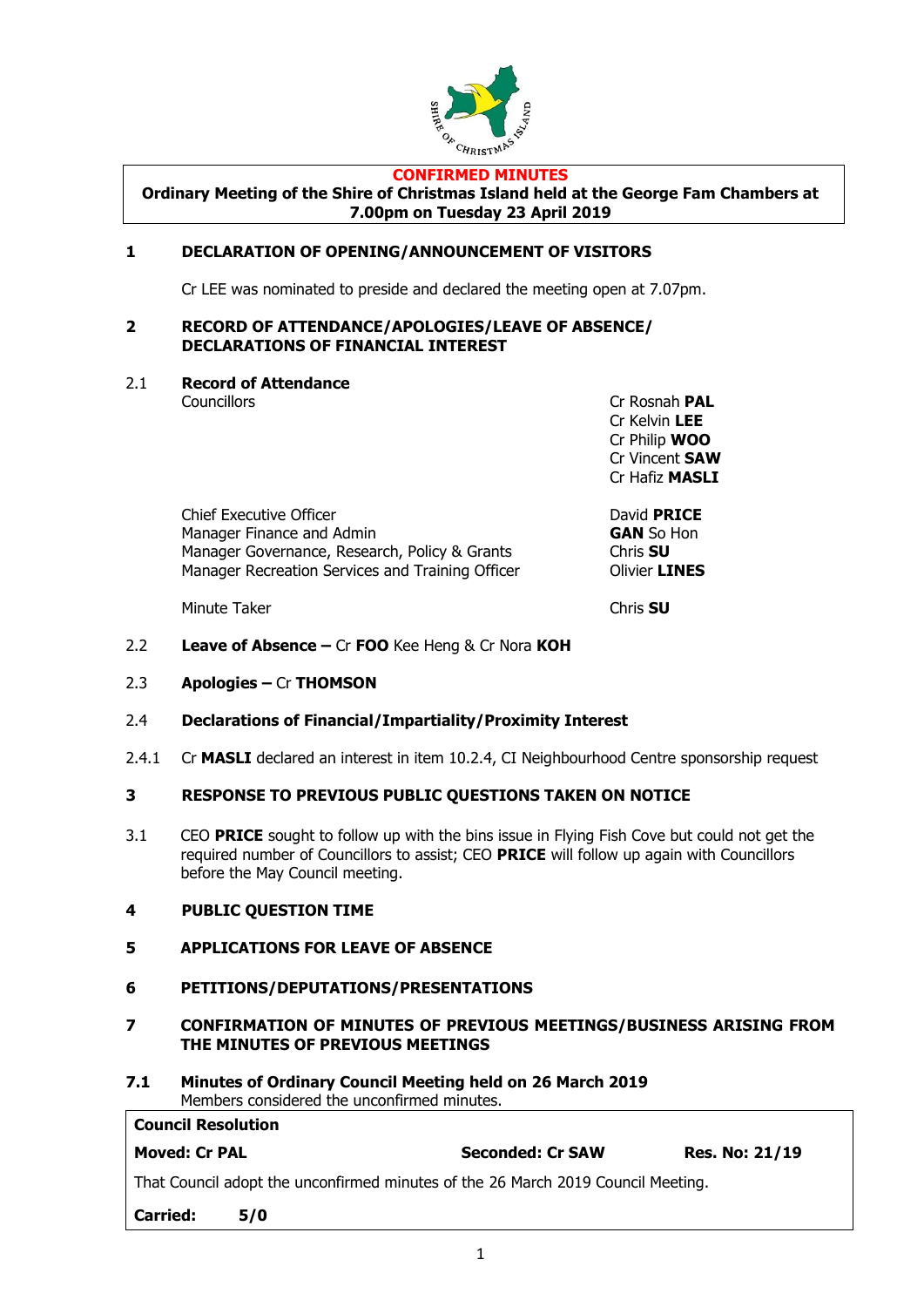# **7.2 Business Arising from the Minutes of Previous Meetings**

# **8 ANNOUNCEMENTS BY PRESIDING MEMBER WITHOUT DISCUSSION**

8.1 Cr **LEE** advised Council that there was to be a 9am phone conference with the SOCI auditors Moore Stephens to discuss the new auditing arrangements with the Office of the Auditor General WA, Moore Stephens and SOCI. Requested Councillors to attend.

# **9 REPORTS OF COMMITTEES**

9.1 Community Welfare Fund Management Committee Meeting

| <b>Council Resolution</b> |                                                                                                                                                                                                                                                |                         |                       |
|---------------------------|------------------------------------------------------------------------------------------------------------------------------------------------------------------------------------------------------------------------------------------------|-------------------------|-----------------------|
| <b>Moved: Cr PAL</b>      |                                                                                                                                                                                                                                                | <b>Seconded: Cr SAW</b> | <b>Res. No: 22/19</b> |
|                           | That the Confirmed Minutes of the Community Welfare Fund Management Committee Meeting held on<br>12 February 2019 and the Unconfirmed Minutes of the Community Welfare Fund Management<br>Committee Meeting held on 10 April 2019 be received. |                         |                       |
| <b>Carried:</b>           | 5/0                                                                                                                                                                                                                                            |                         |                       |
|                           |                                                                                                                                                                                                                                                |                         |                       |

# **10 REPORTS OF OFFICERS**

# **10.1 Chief Executive Officer**

# **10.2 Manager Finance & Administration**

10.2.1 Schedule of Accounts – March 2019 **Council Resolution**

| <b>COUNCIL RESOLUTION</b>                                                              |                  |                       |
|----------------------------------------------------------------------------------------|------------------|-----------------------|
| Moved: Cr WOO                                                                          | Seconded: Cr SAW | <b>Res. No: 23/19</b> |
| That Council approves the expenditure as presented in March 2019 Schedule of Accounts. |                  |                       |

**Carried: 5/0**

10.2.2 Financial Statements – March 2019

| <b>Council Resolution</b>                                                                |     |                         |                       |  |
|------------------------------------------------------------------------------------------|-----|-------------------------|-----------------------|--|
| <b>Moved: Cr MASLI</b>                                                                   |     | <b>Seconded: Cr SAW</b> | <b>Res. No: 24/19</b> |  |
| That Council receives the Financial Statements of the March 2019 for the Municipal Fund. |     |                         |                       |  |
| <b>Carried:</b>                                                                          | 5/0 |                         |                       |  |

10.2.3 Outstanding Rates/Debtors Report – 31 March 2019

| <b>Council Resolution</b> |                         |                       |
|---------------------------|-------------------------|-----------------------|
| Moved: Cr WOO             | <b>Seconded: Cr PAL</b> | <b>Res. No: 25/19</b> |
| The report is noted.      |                         |                       |
| <b>Carried:</b><br>5/0    |                         |                       |

10.2.4 CI Neighbourhood Centre – Bazaar Ramadhan Pasar Malam Sponsorship

Cr **MASLI** declared an interest in item 10.2.4, CI Neighbourhood Centre sponsorship request

| <b>Council Resolution</b>                                                                                                                    |                         |                       |  |  |
|----------------------------------------------------------------------------------------------------------------------------------------------|-------------------------|-----------------------|--|--|
| Moved: Cr WOO                                                                                                                                | <b>Seconded: Cr SAW</b> | <b>Res. No: 26/19</b> |  |  |
| That Council approves to sponsor \$1,000 to the CI Neighbourhood Centre - Bazaar Ramadhan Pasar<br>Malam to be held on Friday 26 April 2019. |                         |                       |  |  |
| <b>Carried:</b><br>4/0                                                                                                                       |                         |                       |  |  |

**10.3 Manager Community Services**